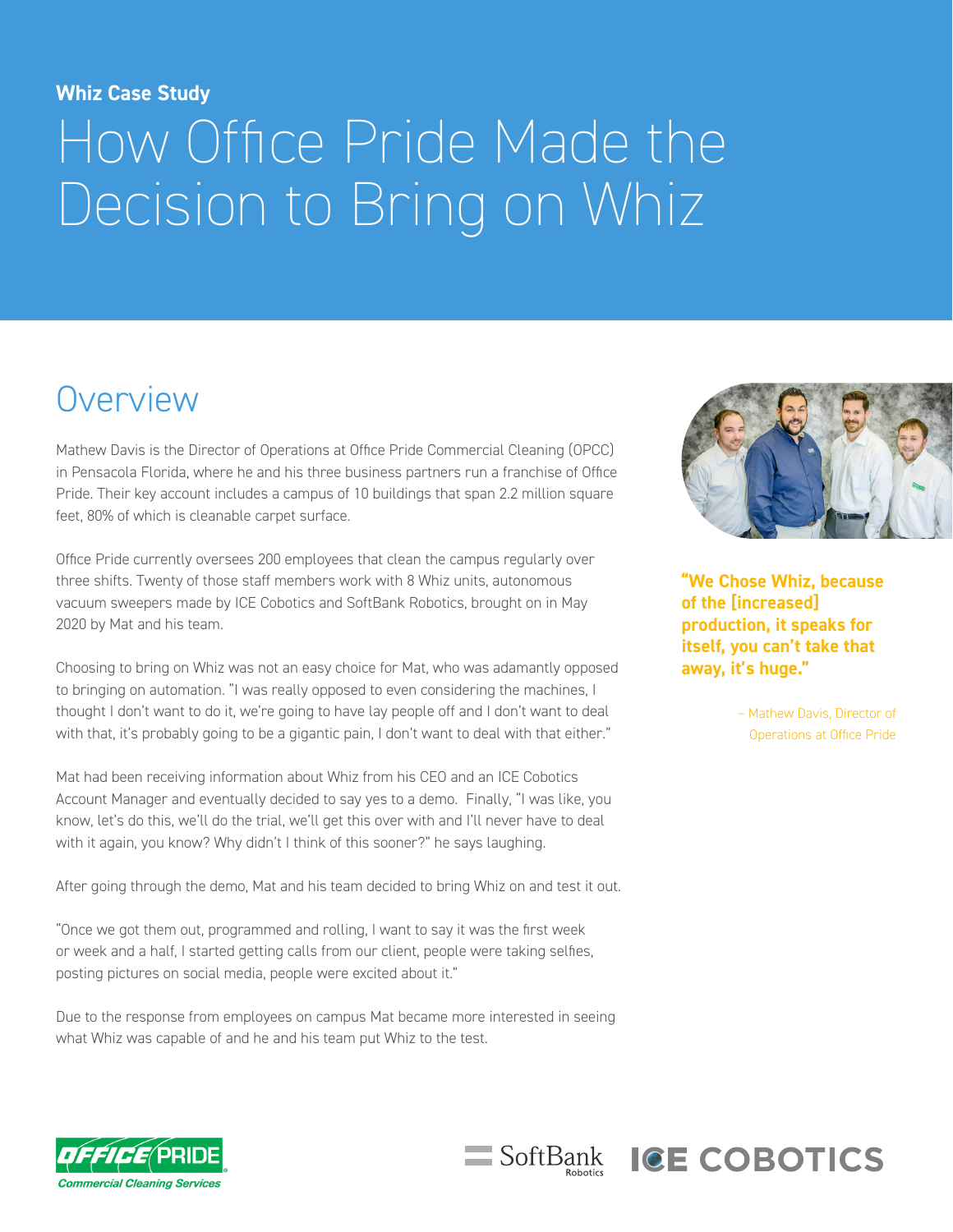## The Challenge

Ten buildings and 2.2 million square feet of space is a lot to clean. During a normal year, there are typically around 10 thousand people on campus, Monday—Friday. Due to Covid-19, campus has been quieter with closer to 1500 people on campus each day.

Typical challenges are keeping such a significant amount of space clean. Having less people on campus didn't decrease that challenge as the focus shifted to additional sanitizing and disinfecting.

"Current challenges are everyone's health and safety during this time and trying to maintain that level of cleanliness that they expect from us."

Mat goes on to add: "from a safety standpoint, [with] having the robots, we're able to still maintain the level of cleanliness and in most cases increase it without having to have someone here, which is a very big piece of mind for them [his client]."

The ongoing challenge for Mat and his team is the vast amount of cleanable flooring space that needs to be vacuumed regularly; Mat estimates about 80% of the campus has cleanable carpet space.

Even with a full team of cleaners, it was a struggle to get the floors cleaned each week. "We were struggling to achieve that before everyone left and definitely when Covid happened. Having the robots has allowed us to shift."

After adding Whiz, the team has been able to shift their focus to cleaning under the desks more frequently, letting Whiz handle the hallways and common areas.

"It's really allowed us to elevate the level or the product we are able to give our client because we didn't eliminate any jobs by bringing this [Whiz] on, we were creative and shifted our actual people to focus on the areas we were not getting to every night."

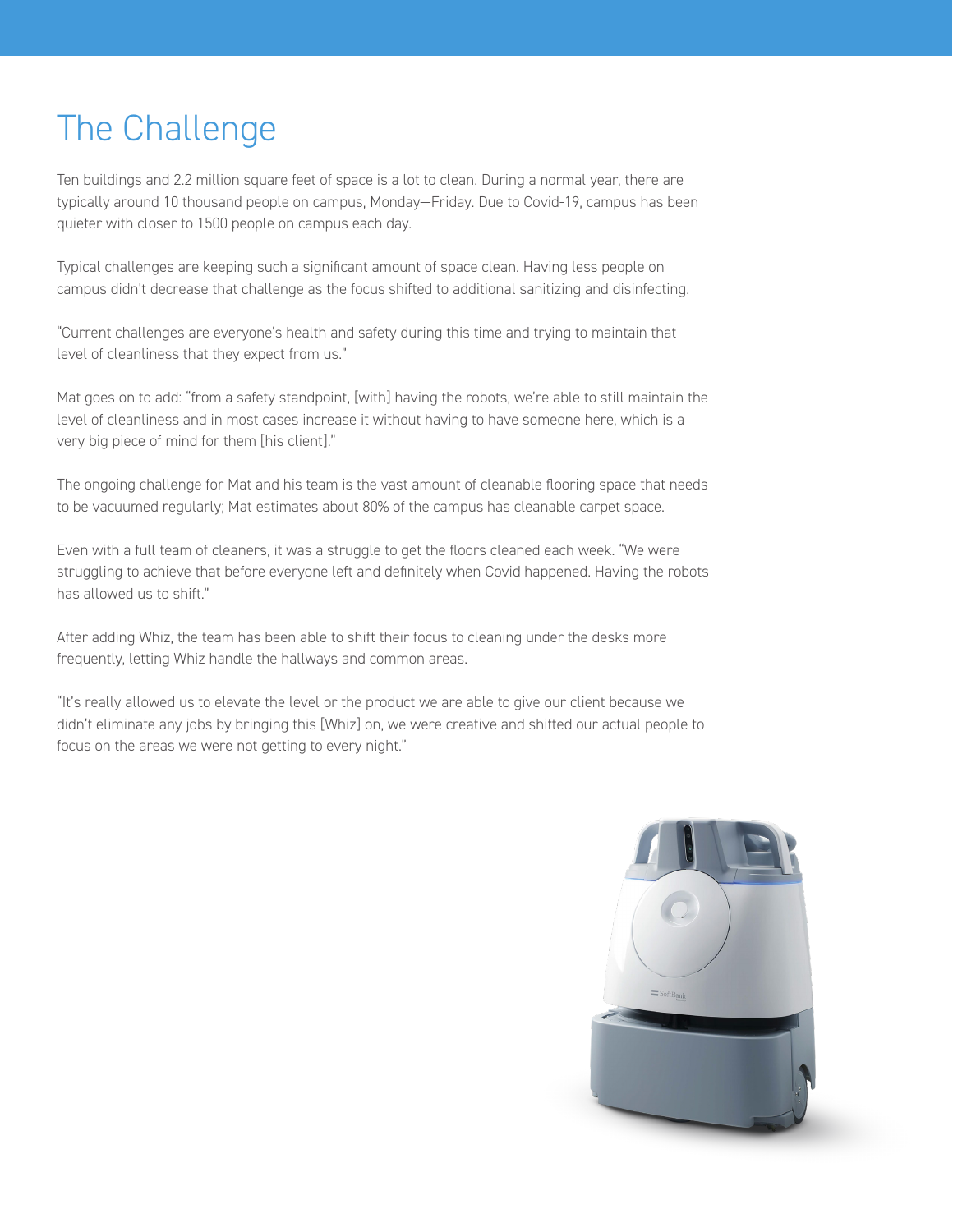### The Solution

Mat and his team brought on 8 Whiz units and use one as a back-up for when other units need any maintenance or service repairs. Mat and his team have been able to benefit from this due to the cloud-based storage and fleet management software through which Whiz operates.



#### **Cloud-Based Storage**

In terms of machine repairs, Mat goes on to point out "the Cloud...was a huge-huge benefit for us... we're programming 3-5 routes per floor and there's 3-6 floors per building. So, when a machine goes down, if we didn't' have access to that [cloud storage], it could take us a day or two days to reprogram the machines to get [them] up to speed and now we've had all that down time."

He goes on to point out that the ease of emailing the RIN number to a service technician so that home codes can be switched between machines has made the process much simpler and faster.

The last time they had to send a unit out for service he says, "I think we were down like 3 hours and that was it, and we were right back going to where we needed to be."



#### **Reporting**

"As far as reports go, I love the reports. For me it's a critical component of this whole process and program."



#### **Fleet Management Software**

"I'm not able to be everywhere to make sure the machines are running like they're supposed to and so that allows me to go back and verify that A) are we doing what we're supposed to be doing, first and foremost, and B) are we having any issues with the machines because it lists not just square footage, run times, routes run, but also assist times."



#### **Goals**

"We've got a goal: we want to get to 1million sq. feet in a week; so far, they've made it to 857,000 sq feet..."

### The Results

#### **Production and Peace of Mind**

There are two main reasons Mat would recommend Whiz to other Facilities or Building Managers:

#### **First: Production**

Before adding Whiz, Mat's team was trying to get all the larger floors and entire main floor area cleaned once a week. They had it broken into sections so that over the course of a week one section was done each night. That way they could vacuum under every desk and the common spaces every night.

Since adding Whiz, they are now able to do that every 2-3 days, plus all the hallways, walkways, and common areas are done by the Whiz units twice a day.

So, before the robots, "we were trying to get, on the larger floors, the entire main floor area done once a week. We had broken it into one section per night so that over the course of 5 days we'd be able to get up under every desk and to vacuum the common spaces every night."

"We're running all that stuff during the day and at night, so it's been a significant increase in the amount of time we were able to divert away from things that can now be done by the robot." Second: Peace of Mind

#### **Peace of Mind for Clients**

"You're able to get work done without having to have someone there." People are worried right now and being able to stay on top of the work without adding extra bodies to the staff has made a difference.